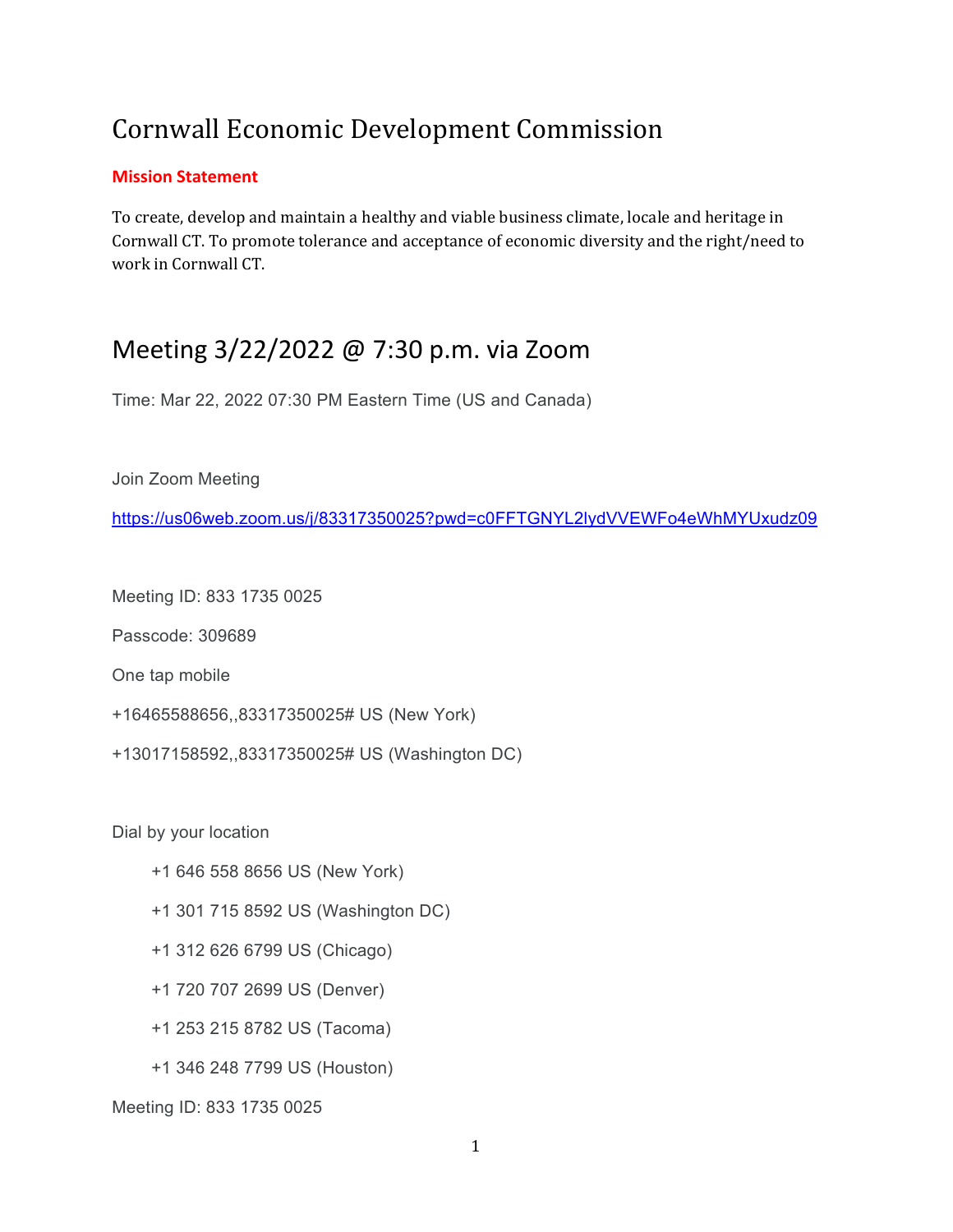Find your local number:<https://us06web.zoom.us/u/kk9OuC0lt>

#### **Initial Business**

- 1. Call the meeting to order.
- 2. Approve minutes from the February meeting.
- 3. Communications
- 4. Additions to the Agenda

## **Presentations**

None

## **Progress against Goals for 2022**

- 1. Continue to execute the Buy/Hire Local campaign launched in 2021.
	- a. Use of social media.
		- Update by Bianka Griggs
- 2. Develop free Wi-Fi in Cornwall Village
	- a. Wi-Fi zone launched in West Cornwall in 2021 Update by Gary Steinkohl
- 3. Develop Spring and Summer Events.
	- a. The 12 Days of Christmas and a Spring/Summer event. Review the summer event concept, allowing for initial input from Commission members.
	- b. Propose a sub-committee to develop the summer events Update by Mare Rubin
- 4. Support BOS in attracting new businesses/residents to Cornwall.
	- a. Support the Town website Summary of website/edc /explore Cornwall activity and goals - Update by Jane Herald
	- b. Create a strategy and tactics for the Explore Cornwall social media. Update by Jane Herald and Neil Frauenglass
	- c. Purchase social media advertising to attract tourists and potential buyers Update by Neil Frauenglass
	- d. Develop report of key local economic indicators.